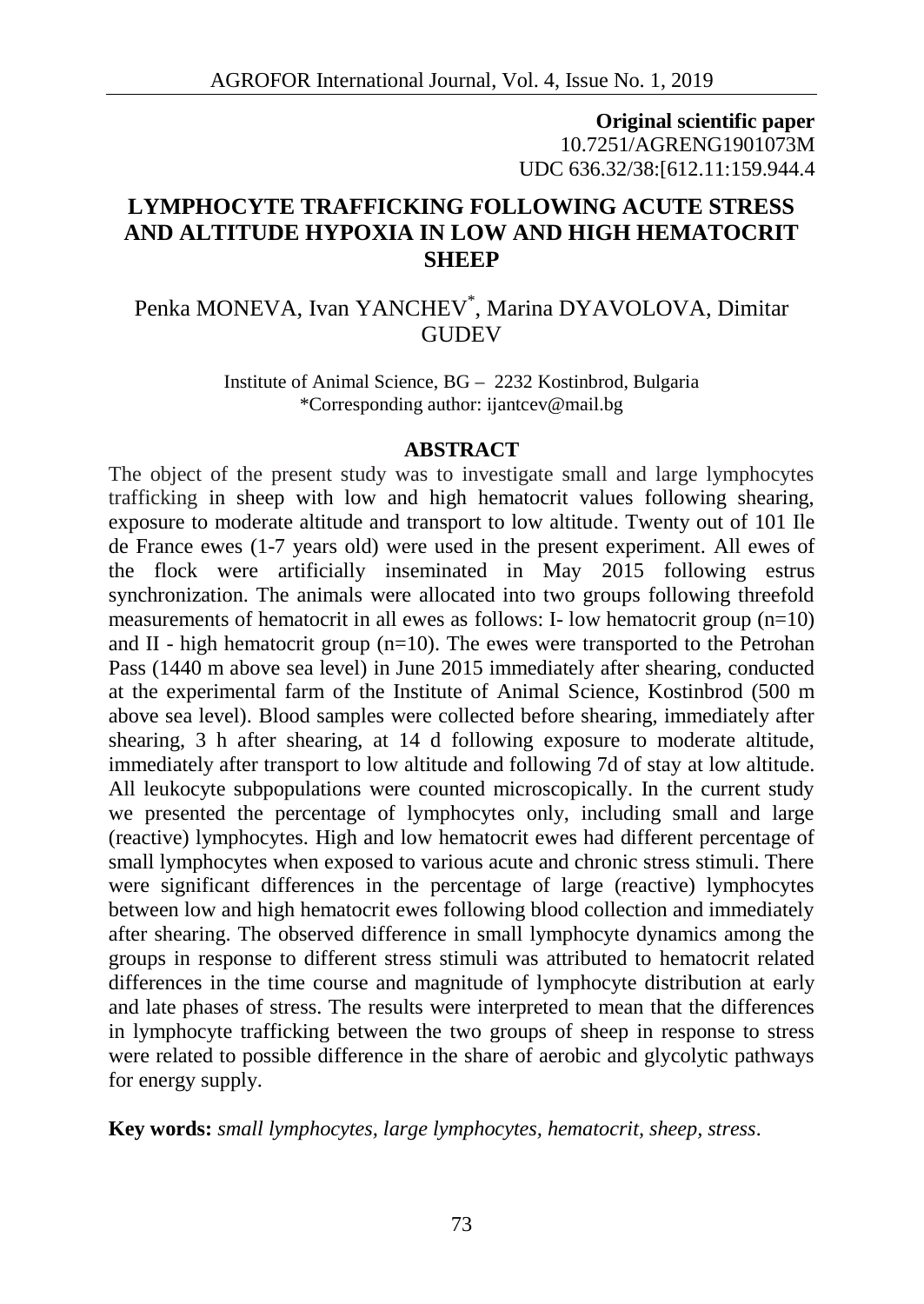## **INTRODUCTION**

There is now substantial evidence that immune function may be altered after exposure to acute or chronic stress. Phenotyping analysis, based on the size of lymphocytes revealed that both, small and large lymphocytes are present in sheep. The mobilization of leukocytes is selective and primarily affects, among others, effector CD8+ T cells and NK cells (Benschop et al., 1996, Kruger and Mooren, 2007). There is evidence that acute immunologic reactions may be mediated by concomitant sympathoadrenal activation, as evidenced by acute rises in heart rate, blood pressure, and plasma catecholamine concentrations (Bachen et al., 1992; Manuck et al., 1991; Zakowski et al., 1992).

Stress hormones have been identified as the major endocrine mediators in leukocyte distribution during acute or chronic stress (Dhabhar, 2006). The endocrine and autonomous nervous systems regulate immune functions not only directly via hormones and neural innervation, but also indirectly via influences on blood flow, blood pressure, lymph flow (Ottaway and Husband, 1992; Maestroni, 2001) and the supply of substrates like glucose, fatty acids and oxygen (Fox et al., 2005; Straub et al., 2010; Besedovsky and Rey, 2011).

There is evidence that the basal values of hematocrit are closely related to the adrenal response and the metabolic pathway for energy supply (aerobic, anaerobic) (Evans and Whitlock, 1964; Jones et al., 1967; Grace et al., 1992, Mason, 2000; Stark and Schuster, 2012; Shirasawa et al., 2013). In the recent years immunologists have accentuated on the possibility of using bioenergetic profiles of leukocytes, including lymphocytes, with the realization that leukocytes metabolism is closely tied to immunity (Kramer et al., 2014). Recent findings support the concept that circulating leukocytes can serve as early sensors of mitochondrial function under conditions of metabolic stress (Chacko et al., 2014).

The object of the present study was to investigate small and large lymphocytes trafficking in sheep with low and high hematocrit values following shearing, exposure to moderate altitude and transport to low altitude.

## **MATERIALS AND METHODS**

One hundred one Ile de France ewes (1-7 years old) were used in the present experiment. All ewes of the flock were artificially inseminated in May following estrus synchronization. The animals were allocated into two groups following hematocrit measurement in all ewes. Group I comprised individuals with low level of hematocrit (low hematocrit group;  $n=10$ ) and group II comprised individuals which had high level of hematocrit (high hematocrit group; n=10). Two additional measurement of baseline hematocrit at intervals of 10 days were performed in the sheep of both groups to verify hematocrit values of both groups, since hematocrit is known to be influenced by many factors and fluctuates from day to day. The average age of the ewes in groups I and II was  $3.9\pm 0.795$  and  $3.1\pm 0.745$  years respectively. The ewes were shorn on June  $2<sup>nd</sup>$  and were immediately transported from the experimental base of the Institute of Animal Science, Kostinbrod (500 m above sea level) to the Petrohan Pass region (Balkan mountains), located at 1440 m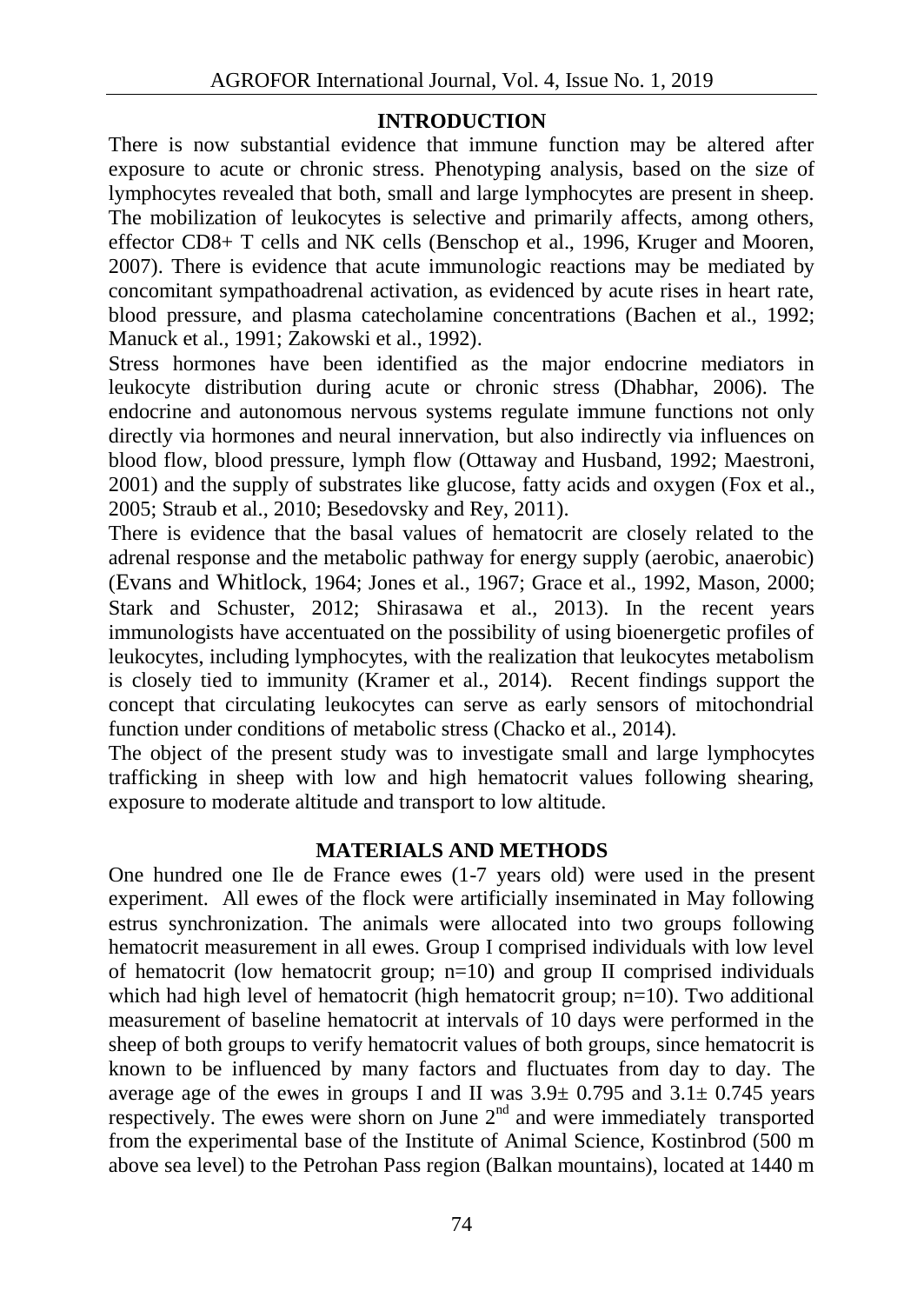above sea level. Minimum and maximum temperatures on that day were 13.9 and  $25^{\circ}$ C for the region of Kostinbrod (low altitude) and 8.2- 13.6 $^{\circ}$ C for the region of Petrohan Pass (high altitude) respectively. The animals remained at high altitude for 4 months where they were on pasture for 10 h during the day. At night they stayed in a barn. The ewes had free access to a NaCl licking stone and water. In addition to pasture, they were offered concentrate once per day. Mean air temperature range in the region of Petrohan pass during the summer months of  $2015$  was 12 to  $20^{\circ}$ C. At the end of the grazing season the ewes were transported back to low altitude. At that time the ewes in groups I and II were at  $131 \pm 6.652$ and  $140± 4.015$  d of gestation respectively as estimated by the day of parturition.

Blood samples were collected before shearing, immediately after shearing, 3 h after shearing, at 14 d following exposure to moderate altitude, immediately after transport to low altitude and following 7d of stay at low altitude.

All samples were taken via jugular venipuncture within 3 min in the morning before feeding in order to minimize handling stress and avoid possible interference caused by cortisol diurnal variation. Differential white blood cell count was performed. All leukocyte subpopulations were counted microscopically in smears made after staining with Giemsa-Romanovsky. In the current study we presented the percentage of lymphocytes only, including small and large (reactive) lymphocytes. The results of one factor analysis are expressed as means  $\pm$  S.E.M. and were analyzed by ANOVA.

## **RESULTS AND DISCUSSION**

Baseline number of small lymphocytes was significantly higher in low hematocrit ewes as compared to that in high hematocrit ewes (Fig.1). In contrast, the number of large lymphocytes was significantly higher in high hematocrit ewes relative to low hematocrit ewes (Fig.2). It is well known that small, mature lymphocytes are the most common lymphocyte in peripheral blood (EclinPath, 2017). Large lymphocytes have been found to be infrequent in healthy animal blood (Cotter, 2015). Consequently, the increased baseline number of large lymphocytes in the high hematocrit ewes could be due to the act of sheep handling and restraint during blood collection. This view is consistent with the reported significant increase in T cell and natural killer cells immediately after the jump in parachutists (Dhabhar, 2006). Similar results have been reported by Rinner et al. (1992) who found that short stressor (1-min handling) caused an increase in mitogen – induced proliferation of T and B cells obtained from peripheral blood. The authors suggested that the modulation of immune cell distribution by acute stress may be an adaptive response designed to enhance immune surveillance and increase the capacity of immune system to respond to challenge in immune compartments. We are prone to believe that the above mentioned increase in blood T and B lymphocytes following short stress involved mainly large (reactive) cells, since the presence of reactive cells is considered to be an immune response in progress to stress (Cotter, 2015). Our view is consistent with the reported change in the percentage of large CD4 and CD8 cells 6 weeks before written examination, one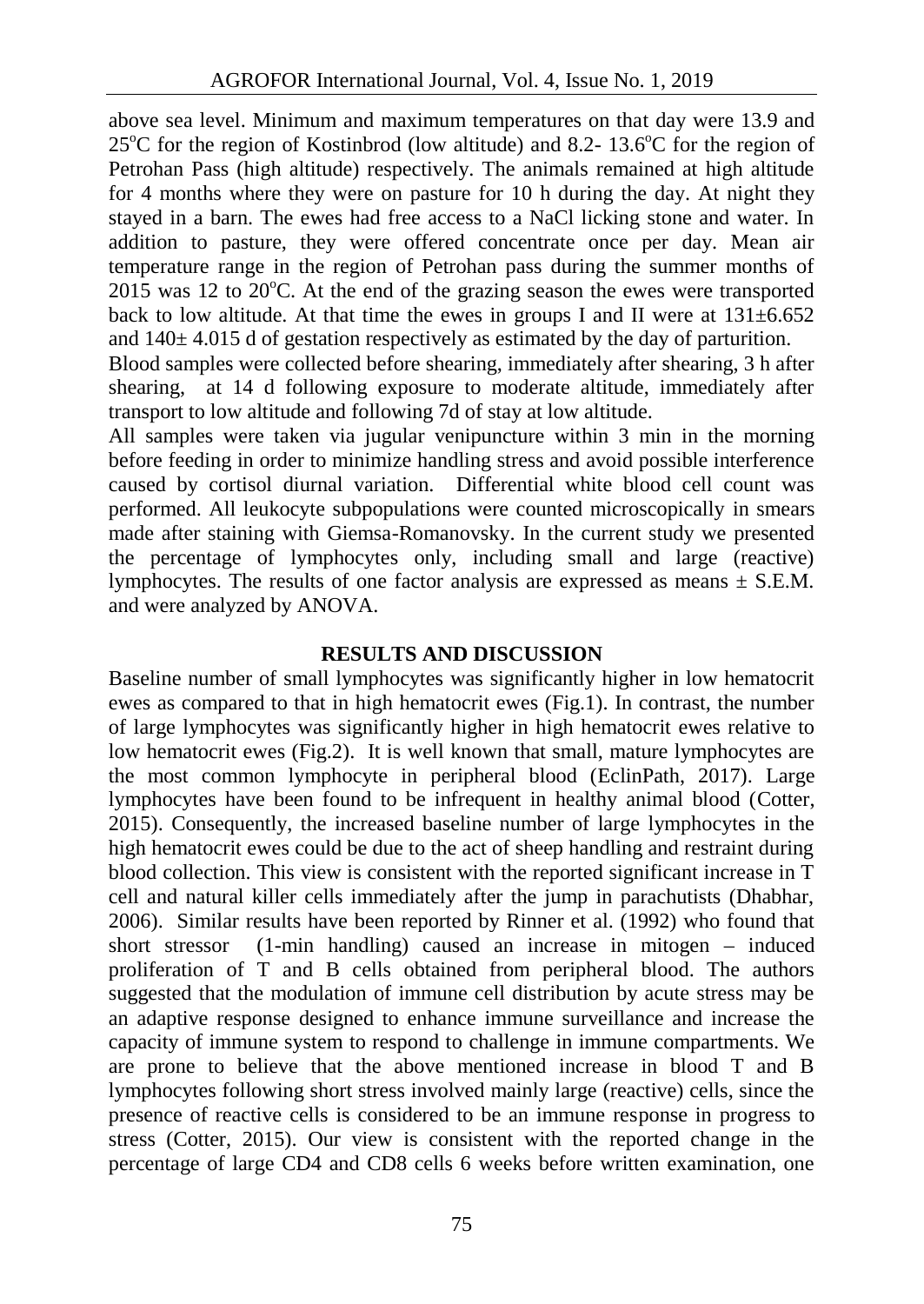day before the examination day and 12-14 days after the examination (Halvorsen and Vassend, 1987). Also, this view is supported by the reported significant increase in the diameter of activated CD8-T cells relative to resting cells diameter suggesting that activation was accompanied by an increase in cell volume (Du et al., 2017). Our results suggest that stress, caused by blood sampling, may modulate both small and large (activated) lymphocyte trafficking to their respective compartments. However, low hematocrit ewes, unlike high hematocrit ewes, had relatively low baseline percent of large lymphocytes which could be due to delayed immune response or higher stress threshold in these animals.



Fig. 1 Lymphocytes (small) in sheep with low and high hematocrit values following shearing, exposure to moderate altitude and transport to low altitude.  $P^* < 0.5$ , \*\*  $P < 0.01$ , \*\*\* $P < 0.001$ 

- a- significantly different among the groups
- b- significantly different versus baseline level
- c- significantly different versus 14 d after exposure to moderate altitude
- d- siginificantly different versus immediately after transport to low altitide
- e- significantly different versus shearing

The observed opposite dynamics of large lymphocytes during shearing, which is considered to be an acute stress, confirms once again the established difference in lymphocytes trafficking among the groups, caused by blood sampling. Although less prominent the difference in small lymphocyte percentages between the two groups caused by shearing was still significant. Furthermore, small lymphocyte percentage increased in high hematocrit ewes whereas it was unchanged in low hematocrit ewes as compared to the respective blood collection values. Besides, the percentage of large lymphocytes in low hematocrit ewes in response to shearing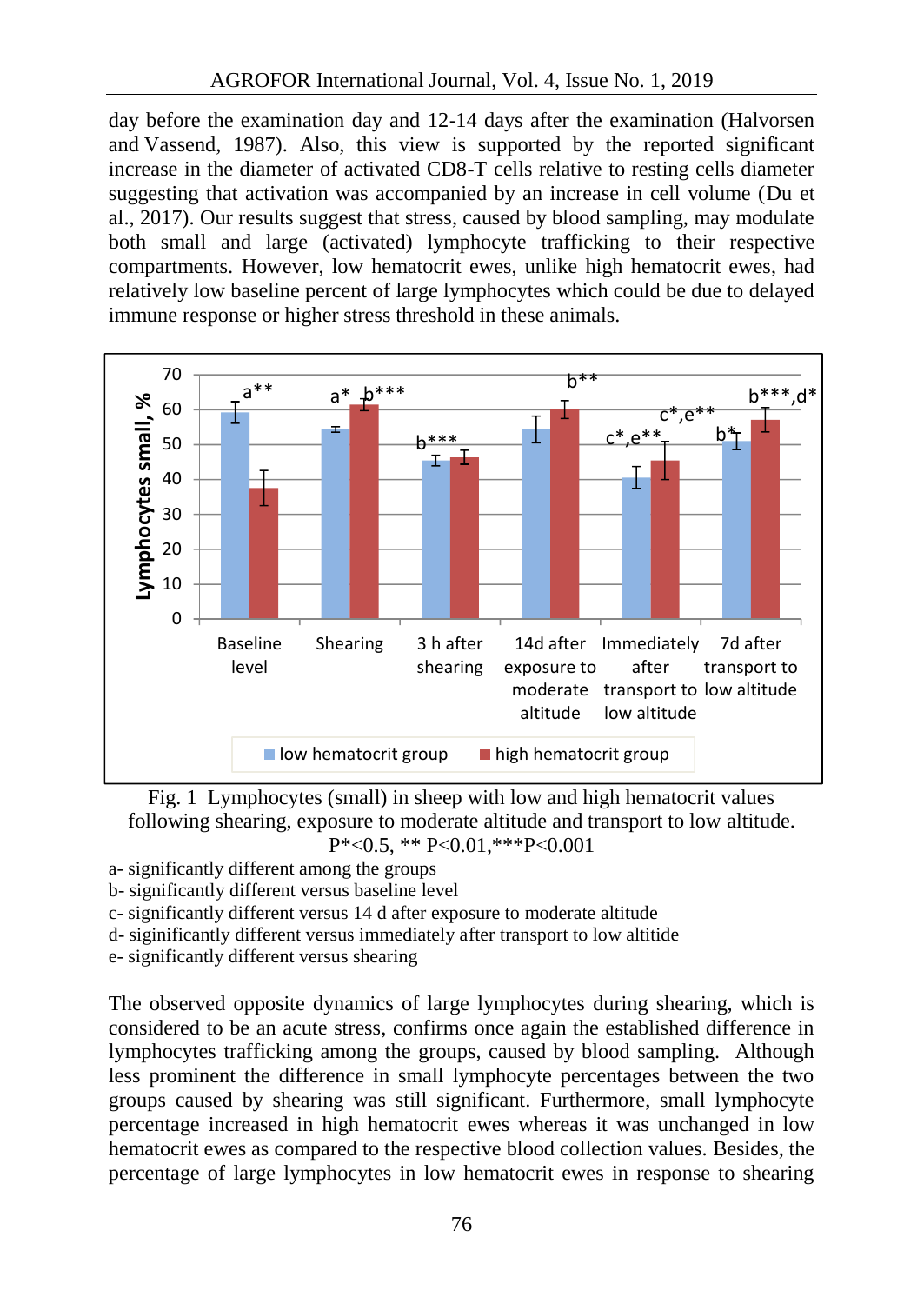(Fig.2) was significantly lower as compared to that observed in high hematocrit ewes during blood sampling. Shearing stress, unlike the stress caused by blood collection, caused further increase in the percent of small lymphocytes in high hematocrit ewes, while the percentage of small lymphocytes in low hematocrit ewes declined insignificantly (Fig.1). The observed decline in the percentage of large (reactive) lymphocytes in high hematocrit ewes when exposed to shearing stress versus blood sampling stress could be due to faster mobilization and trafficking of lymphocytes and their distribution among different body compartments. If we assume that the effect of shearing stress is more severe compared to the effect of blood collection stress than it is more plausible to accept that the observed decline of large lymphocytes in high hematocrit ewes was due to higher speed in large lymphocyte mobilization to specific target organs which leads to decrease in blood large lymphocyte numbers that occurs later during acute stress (Dhabhar et al., 2012). These results suggest that immune response in low hematocrit ewes was less pronounced than that in high hematocrit ewes which could be due to higher stress threshold in low hematocrit ewes.



Fig. 2 Lymphocytes (large) in sheep with low and high hematocrit values following shearing, exposure to moderate altitude and transport to low altitude. \*P<0.05, \*\*P<0.01, \*\*\*P<0.001

- a- significantly different among the groups
- b- significantly different versus baseline level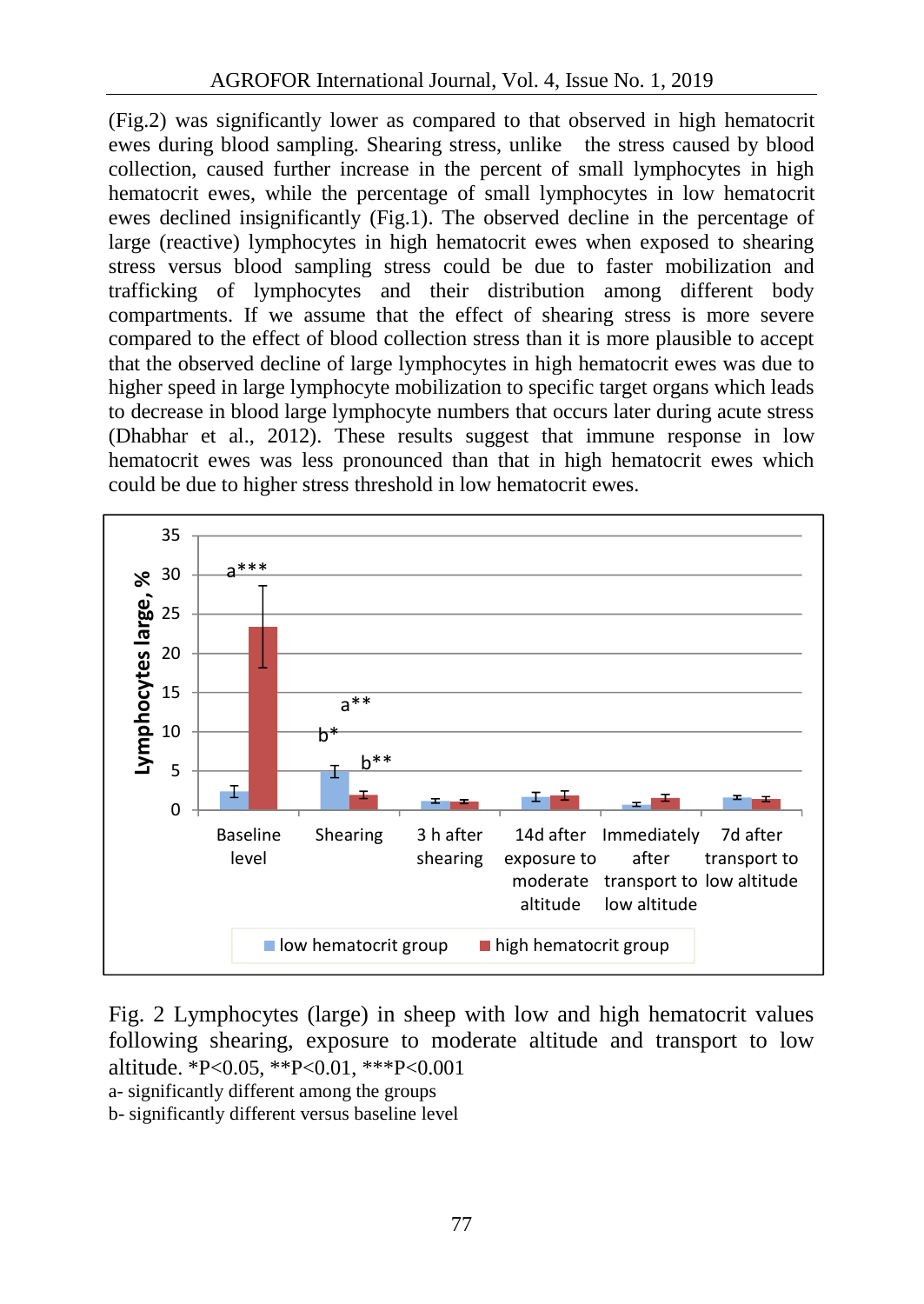Small lymphocyte numbers in both groups were similar at 3 hrs following shearing stress (Fig.1). However the percentage of small lymphocytes in low hematocrit ewes, unlike that in high hematocrit ewes, was significantly lower relative to the respective baseline levels. According to Dhabhar et al. (2012) the kinetics of leukocyte subpopulations in response to stress at early time points would mainly reflect mobilization of cells into the blood from certain compartments (e.g. spleen, bone marrow, lung, lymph nodes), while late time points would mainly reflect trafficking of cells out of the blood to target organs (decreased number). The small lymphocyte percentage at 3 hrs after shearing is consistent with Dhabhar's view. The percentage of large lymphocytes at that time was similar in both groups. It is interesting to note that large lymphocyte percentage in high hematocrit ewes (Fig.2) was significantly lower than the respective baseline value (Fig.2). These results are in agreement with the reported decline in total lymphocyte percentage and lymphocyte subpopulations (helper T cells, cytolytic cells, B cells, natural killer cells) in restraint rats following an initial increase of these lymphocytes (Dhabhar et al, 2012).

Small lymphocyte percentage in high hematocrit ewes, unlike that in low hematocrit ewes was significantly higher relative to the baseline value following 14 d exposure to moderate altitude (Fig.1). We assume that the observed percentage of small lymphocytes at that time displayed lymphocyte trafficking caused by adaptation to altitude. This view is in agreement with the results of our earlier finding showing that cortisol level at 14 d following exposure to moderate altitude is similar to baseline cortisol levels (Moneva et al., 2016). Also, the difference in baseline cortisol levels among the groups persisted following 14 d adaptation to moderate altitude. The principal stress hormones have been found to be the major endocrine mediators of a stress-induced leukocyte distribution (Dhabhar et al., 2012.). Therefore, the established differences in small and large lymphocytes percentage between the groups is in agreement with the difference in cortisol levels among the groups following blood collection and exposure to moderate altitude, found in our earlier study.

The percentage of small lymphocytes in both groups declined significantly immediately after transport to low altitude when compared to lymphocyte percentage at 14 d following exposure to moderate altitude (Fig.1) while the percentage of large lymphocytes remained unchanged (Fig.2). There was no difference between the groups in the percentage of small and large lymphocytes at that time despite the higher cortisol level immediately after transport in low hematocrit ewes as compared to cortisol level at14d following exposure to moderate altitude, found in our earlier study (Moneva et al., 2016). The observed discrepancy between lymphocyte numbers and cortisol levels is consistent with Dhabhar's hypothesis (Dhabhar et al, 2012) that specific combinations of stress hormones (epinephrine, norepinephrine and cortisol) would mediate distinct aspects of stress-induced leukocyte redistribution.

There were no significant differences in the percentage of both small and large lymphocytes among the groups at 7 d following transport from moderate to low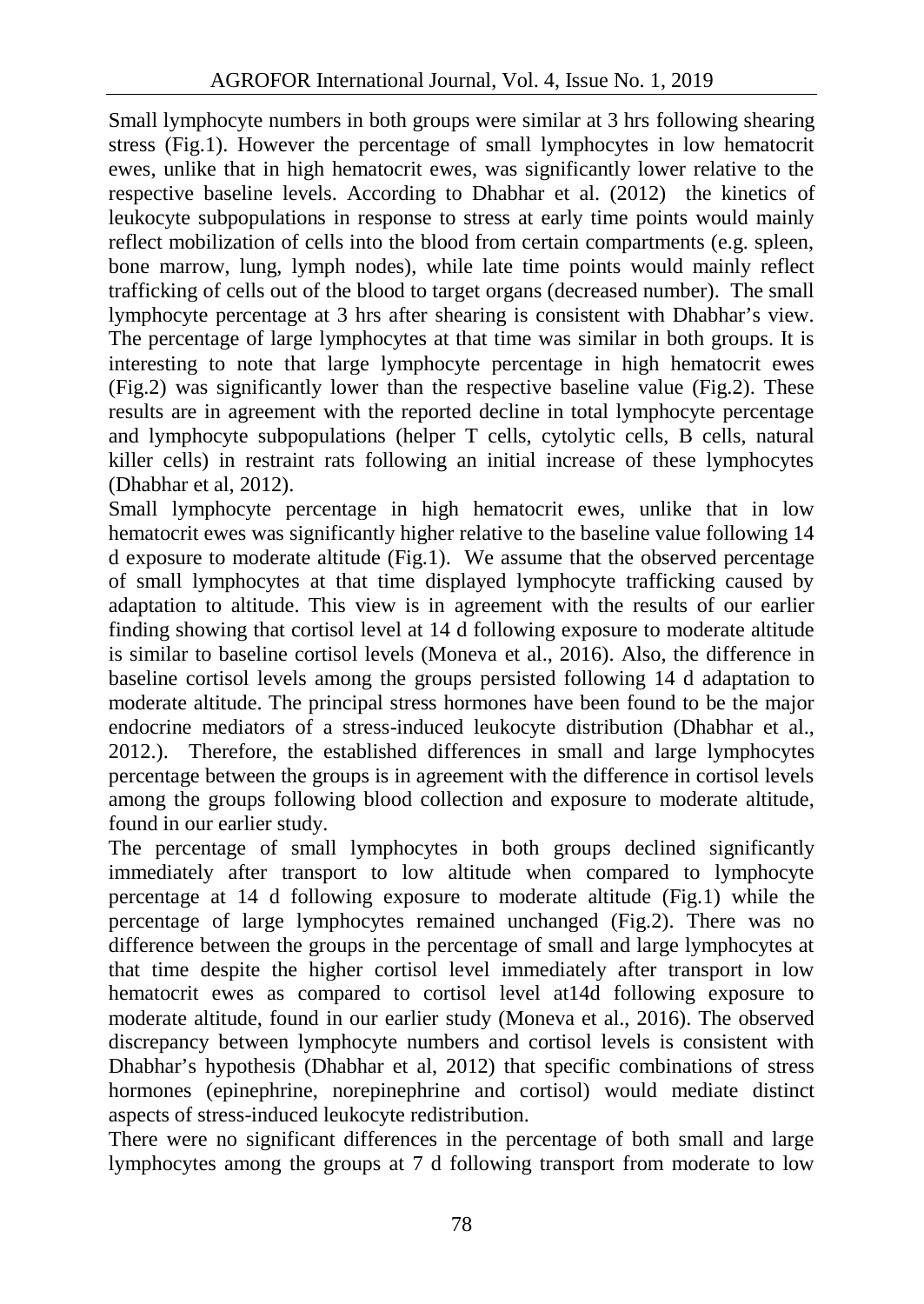altitude (Fig.1,2). However the percentage of small lymphocytes in low hematocrit ewes declined while it increased in high hematocrit ewes relative to the respective baseline levels (Fig.1). The observed difference in small lymphocyte dynamics among the groups in response to different stress stimuli once again indicate that baseline hematocrit level is most probably related to the time course and magnitude of stress-induced lymphocyte distribution at early and late phases of stress as well as during exposure to acute and chronic stress episodes.

Sheep exposed to confinement and isolation stress were found to change their complex behavioral pattern, cortisol secretion and the numbers of various types of lymphocytes (Degabriele and Fell, 2001). In their animal model the authors found that the severity of the stressor in behavioural (and possibly physiological) terms tended to parallel the ability of CD5 components of the immune system to recover from an adverse reaction to stress.

In our earlier study (Moneva et al., 2016) we suggested that hematocrit level depends on hemoglobin type (hemoglobin's affinity for oxygen) which on its turn is related to the ratio between glycolytic and oxidative muscle fibers. It is well known that oxygen demand exceeds oxygen supply during stress. Also, the fast glycolytic system is a key contributor to the total energy requirements for moderate to high intensity stress (Baker et al., 2010). It is consequently reasonable to expect different energy contribution of the two metabolic pathways in response to stress between high and low hematocrit ewes.

Resting lymphocytes do not have large internal glycogen stores and are highly dependent on the import of extracellular glucose and glycolysis for the production of ATP (Fiorucci et al., 2004). Therefore, the observed difference in lymphocyte trafficking between the two groups of sheep in response to stress could be due to the expected difference in blood glucose levels between low and high hematocrit ewes that is crucial for extracellular glucose uptake by lymphocytes.

## **CONCLUSIONS**

High and low hematocrit ewes had different percentage of small lymphocytes when exposed to various acute and chronic stress stimuli.

There were significant differences in the percentage of large (reactive) lymphocytes between low and high hematocrit ewes following blood collection and immediately after shearing.

### **REFERENCES**

- Bachen E.A., Manuck S.B., Marsland A.L., Cohen S., Malkoff S.B., Muldoon M.F., Rabin B.S. (1992). Lymphocyte subset and cellular immune responses to a brief experimental stressor. Psychosom Med., 54(6):673-679.
- Baker J. S., McCormick M.C., Robergs R.A. (2010). Interaction among Skeletal Muscle Metabolic Energy Systems during Intense Exercise. Journal of Nutrition and Metabolism, Volume 2010, Article ID 905612, 13 pages.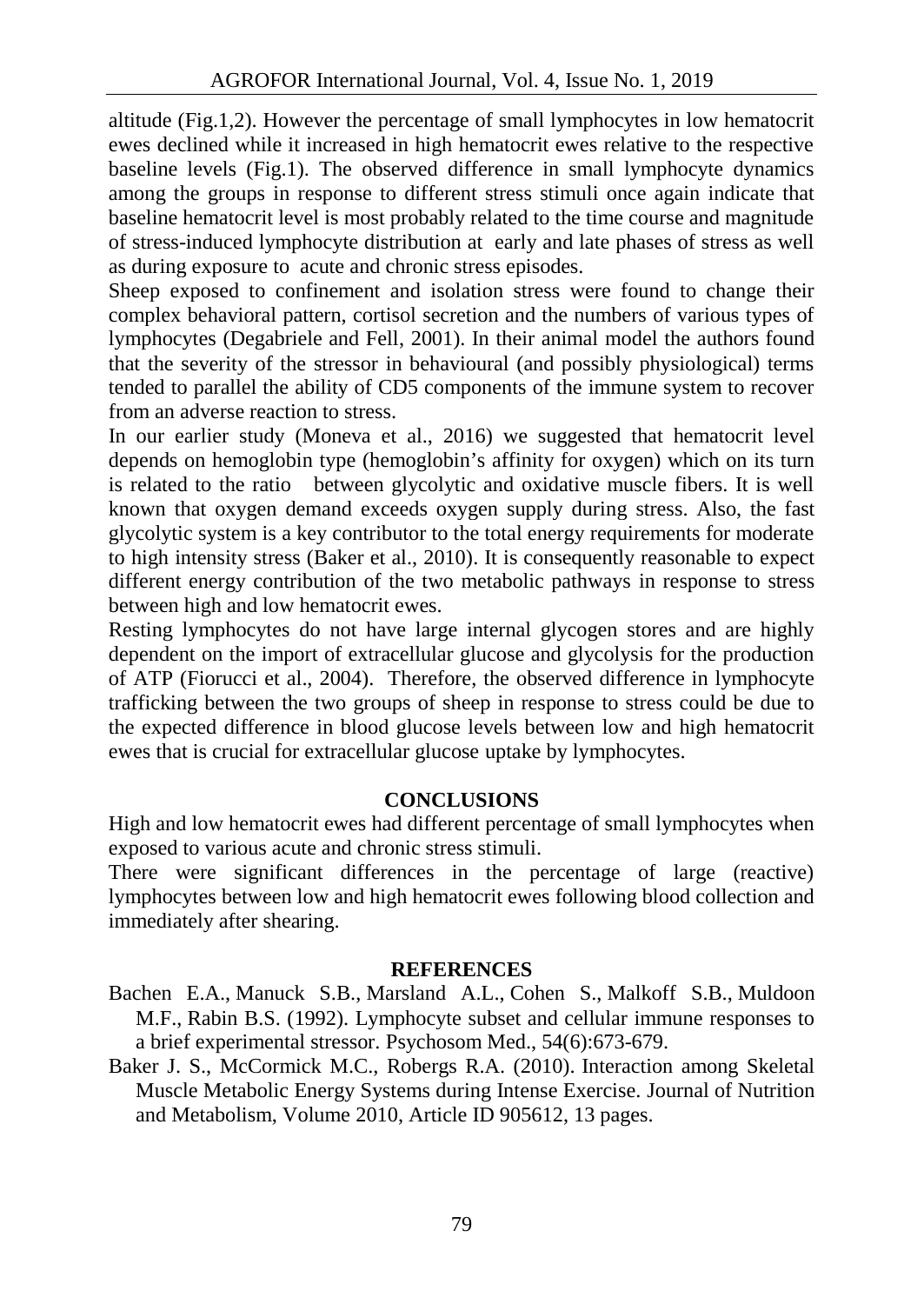- Benschop R. J., Rodriguez-Feuerhahn M., Schedlowski M. (1996). Catecholamine-induced leukocytosis: early observations, current research, and future directions. Brain Behav. Immun., 10:77–91.
- Besedovsky H.O., Rey A. (2011). Central and peripheral cytokines mediate immune–brain connectivity. Neurochem Res., 36:1–6.
- Chacko B.K., Kramer P.A., Ravi S., Benavides G.A., Mitchell T., Dranka B.P., Ferrick D., Singal A.K., Ballinger S.W., Bailey S.M., Hardy R.W., Zhang J., Zhi D., Darley-Usmar V.M. (2014). The Bioenergetic Health Index: a new concept in mitochondrial translational research. Clin Sci (Lond)., 127(6): 367-373.
- Cotter P.F. (2015). Atypical lymphocytes and leukocytes in the peripheral circulation of caged hens. Poult Sci., 94(7):1439-1445.
- Degabriele R., Fell L.R. (2001). Changes in behaviour, cortisol and lymphocyte types during isolation and group confinement of sheep. Immunol Cell Biol.,79(6):583-9.
- Dhabhar F.S. (2006). Stress-induced Changes in Immune Cell Distribution and Trafficking: Implications for Immunoprotection versus Immunopathology. In Neural and Neuroendocrine Mechanisms in Host Defense and Autoummunity, Welsh S.J., Meagher M., Sternberg E. (Eds), Springer, ISBN: 978-0-387-31411- 2.
- Dhabhar F.S., Malarkey W.B., Neri E., McEwen B.S. (2012). Stress-induced redistribution of immune cells--from barracks to boulevards to battlefields: a tale of three hormones--Curt Richter Award winner. Psychoneuroendocrinology, 37(9) :1345-1368.
- Du M., Kalia N., Frumento G., Chen F. , Zhang Zh.(2017). Biomechanical properties of human T cells in the process of activation based on diametric compression by micromanipulation. Medical Engineering and Physics, 40: 20– 27.
- EclinPath, (2017). Individual WBC, Cornell University College of Veterinary Medicine, http://www.eclinpath.com/hematology/leukogram changes/leukocytes/
- Evans J.V., Whitlock J.H. (1964). Genetic Relationship between Maximum Hematocrit Values and Hemoglobin Type in Sheep. Science, 145(3638): 1318.
- Fiorucci S., Mencarelli A., Distrutti E., Baldoni M., del Soldato P., Morelli A. (2004). Nitric Oxide Regulates Immune Cell Bioenergetic: A Mechanism to Understand Immunomodulatory Functions of Nitric Oxide-Releasing Anti-Inflammatory Drugs. J Immunol, 173:874-882.
- Fox C.J., Hammerman P.S., Thompson C.B. (2005). Fuel feeds function: energy metabolism and the T-cell response. Nat Rev Immunol., 5:844–852.
- Grace R.J., Gover P.A., Treacher D.F., Heard S.E., Pearson T.C. (1992). Venesection in haemoglobin Yakima, a high oxygen affinity haemoglobin. Clin Lab Haematol., 14(3): 195-199.
- Halvorsen R., Vassend O. (1987). Effects of examination stress on some cellular immunity functions. J Psychosom Res., 31(6): 693-701.